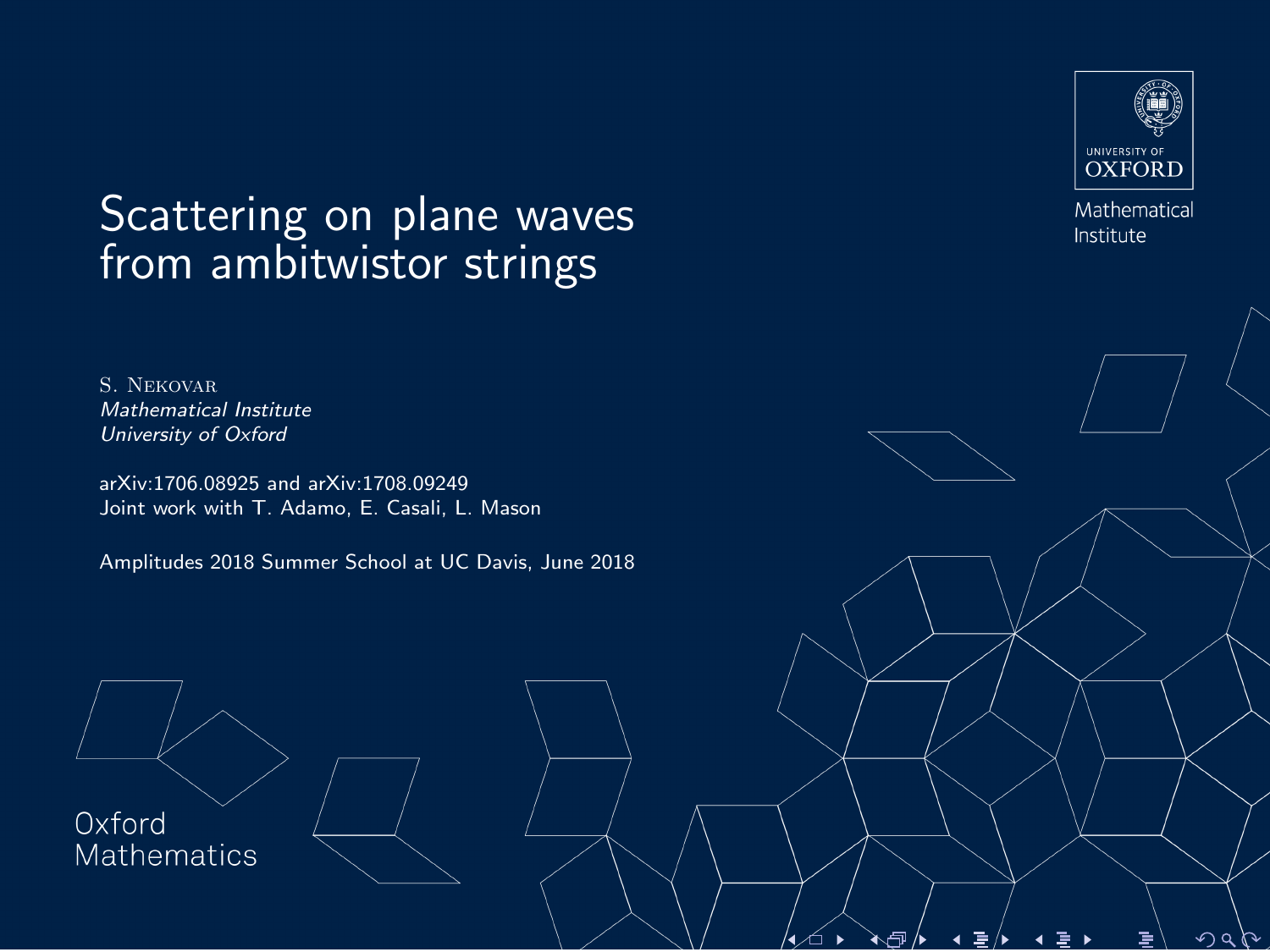## Plane waves are highly symmetric spacetimes

This allows us to define an analogue of flat space momentum eigenstates for spin 0, 1 and 2 fields

Sandwich plane wave

$$
ds^{2} = 2 du dv - H_{ab}(u) x^{a} x^{b} du^{2} - dx_{a} dx^{a}
$$

$$
R^a_{ubu} = -H_b^a(u)
$$



$$
\Phi(X) = \Omega(U) e^{i \phi_k},
$$
  
\n
$$
\phi_k = k_0 v + k_i y^i + \frac{k_i k_j F^{ij}(U)}{2 k_0}
$$

Spin 1 and 2 solutions can be generated by acting with a spin raising operator





 $\mathbb{R}^{n-1}$  $2990$ 

Symmetries and momentum eigenstates

$$
ds^2 = 2 dU dV - \gamma_{ij}(U) dy^i dy^j
$$

The 2d-3 Killing vectors form a Heisenberg algebra, the obvious ones are

 $\partial y$ ,  $\partial$ :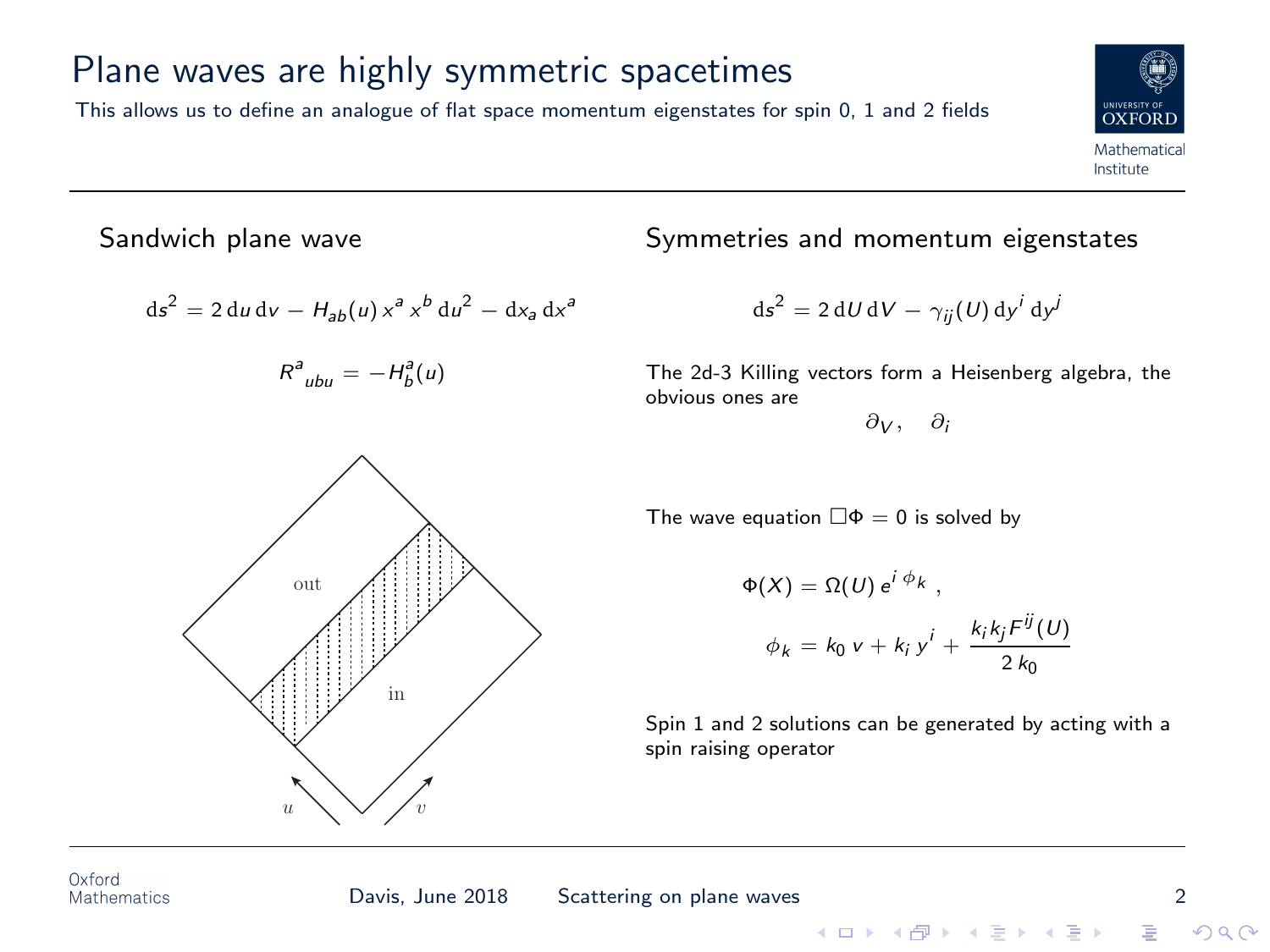### Scattering is well defined on plane wave spacetimes

Using the in and out states we show that time evolution is unitary and there is no particle creation



#### In the flat in and out regions, we have the standard QFT notion of in and out states

An analouge of the Klein-Gordon inner product can be defined using the foliation by hypersurfaces  $\Sigma_{\mu}$  of constant u:

$$
\langle \Phi_1 | \Phi_2 \rangle = i \int_{\Sigma_{U}} dv \, d^{d-2}x \, (\Phi_1 \, \partial_v \bar{\Phi}_2 - \bar{\Phi}_2 \, \partial_v \Phi_1)
$$

Positive frequency states satisfy

$$
\left\langle \Phi_{1}^{\text{in}} | \Phi_{2}^{\text{in}} \right\rangle = 2 k_0 \delta(k_0 - l_0) \delta^{d-2}(k_i - l_i)
$$
  

$$
\left\langle \Phi_{1}^{\text{out}} | \bar{\Phi}_{2}^{\text{in}} \right\rangle = 0.
$$

Therefore the evolution is unitary and there is no particle creation as already found in [Gibbons 75]. This argument generalises to spin 1 and 2.

Oxford **Mathematics** 

**KORK STRAIN A BAR SHOP**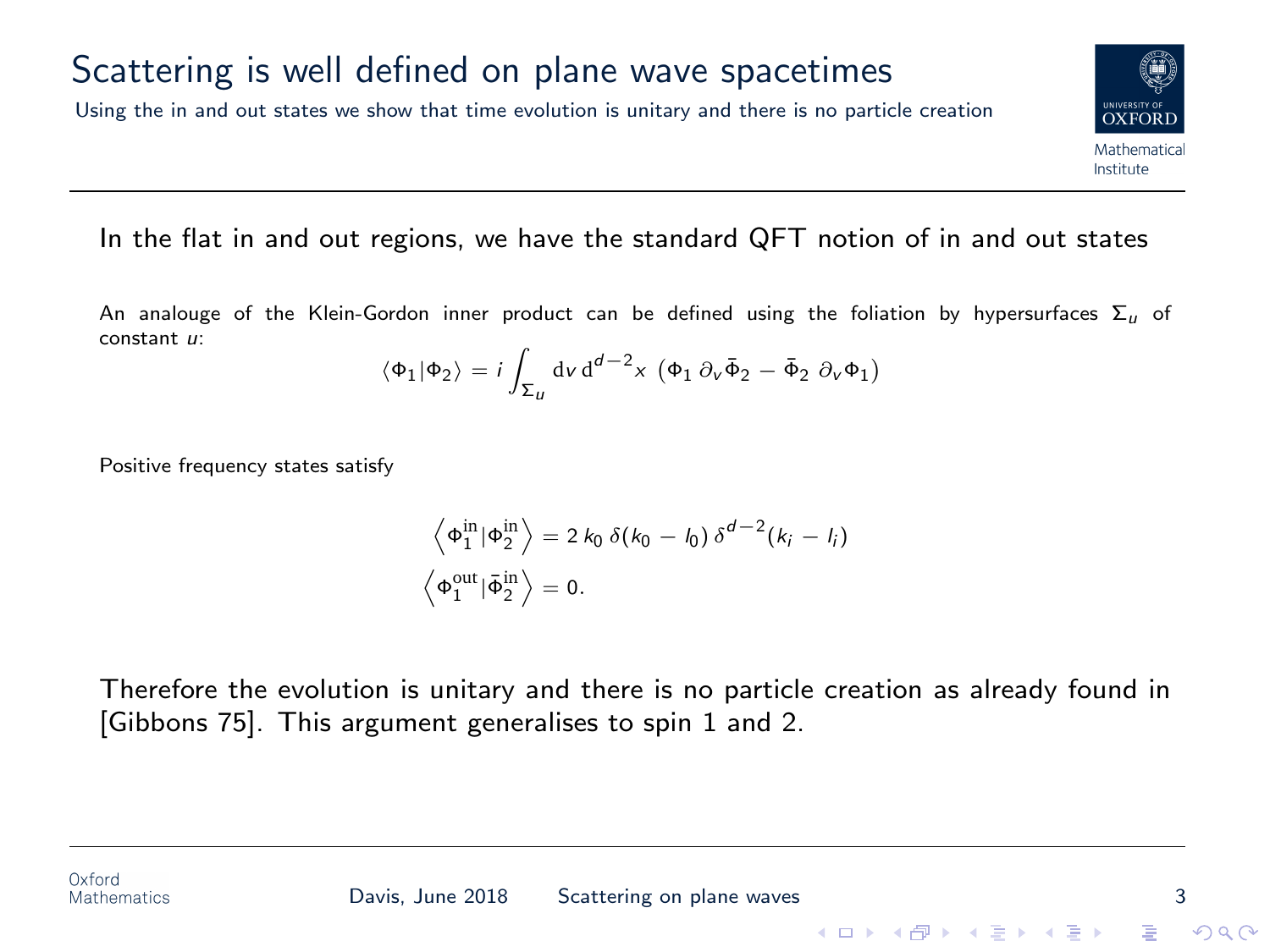#### Ambitwistor strings provide the correct 3-point amplitudes

The calculations are much simpler than expected as all quantum corrections drop out

#### Ambitwistor strings are worldsheet theories that can be used to obtain QFT amplitudes

We calculated 3-point graviton amplitudes on a plane wave background using the curved space ambitwistor string [Adamo et al. 15]. The three point correlation function of vertex operators yields

$$
\langle V_1(z_1) V_2(z_2) c(z_3) \tilde{c}(z_3) U_3(z_3) \rangle = \delta^{d-1} \left( \sum_{r=1}^3 k_r \right) \int \frac{du}{\sqrt[4]{|\gamma|}} \left[ \left( \varepsilon_1 \cdot \varepsilon_3 K_1 \cdot \varepsilon_2 + \text{cyclic} \right)^2 \right. \\
\left. - i k_1 0 k_2 0 k_3 0 \sigma^{ab} C_a C_b \right] \exp \left( i \sigma^{ij} \sum_{s=1}^3 \frac{k_s i k_s j}{2 k_s 0} \right),
$$

This agrees with the curved spacetime QFT calculation

BRST closure of the vertex operators fixes the external states

Similar calculations can be done for a gauge field on a plane wave gauge field background

 $\left\{ \begin{array}{ccc} \pm & \pm & \pm \end{array} \right.$ 

OXEOI Mathematica Institute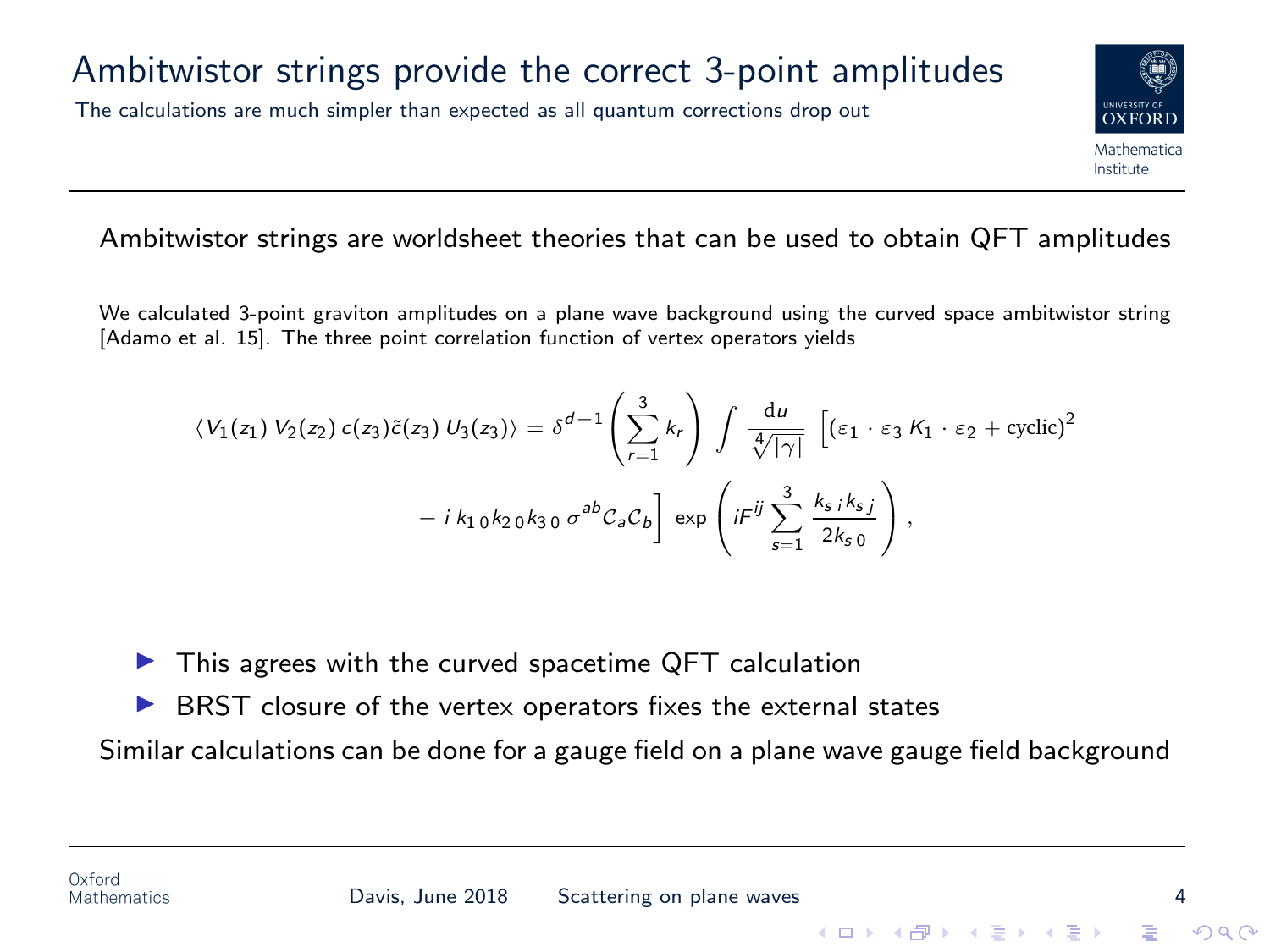## These 3-point amplitudes obey a double copy relation

Gravity=YM<sup>2</sup> holds if one squares the background and the dynamical fields in the background



Is there a notion of double copy?

- ▶ Naïve attempt: Double copy gauge amplitude on same plane wave spacetime
- $\blacktriangleright$  Fails!



 $\left\{ \begin{array}{ccc} \pm & \pm & \pm \end{array} \right.$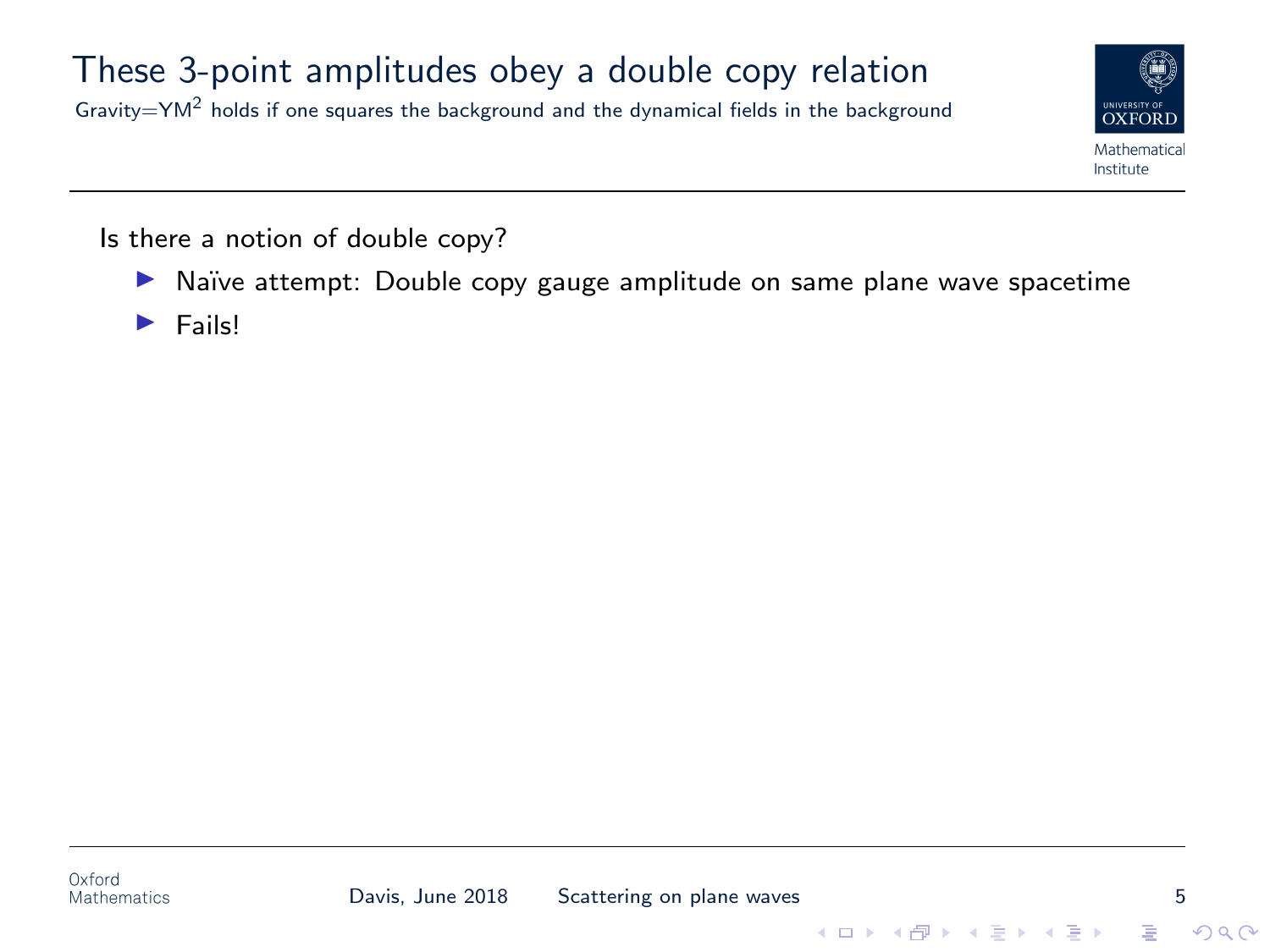Gravity=YM<sup>2</sup> holds if one squares the background and the dynamical fields in the background



Is there a notion of double copy?

- ▶ Naïve attempt: Double copy gauge amplitude on same plane wave spacetime
- $\blacktriangleright$  Fails!

Not surprising. We know

- Flat space amplitudes: gravity=ym<sup>2</sup>
- $\triangleright$  Various examples where backgrounds satisfy Gravity=YM<sup>2</sup>
- $\blacktriangleright$  Therefore expect:

$$
(\text{Gravity} + \text{gravity}) = (\text{YM} + \text{ym})^2
$$

This works!

- Subtlety: relating objects on flat space to objects on curved spacetime
- $\blacktriangleright$  Careful prescription required, e.g. external momenta

**KORK STRAIN A BAR SHOP**